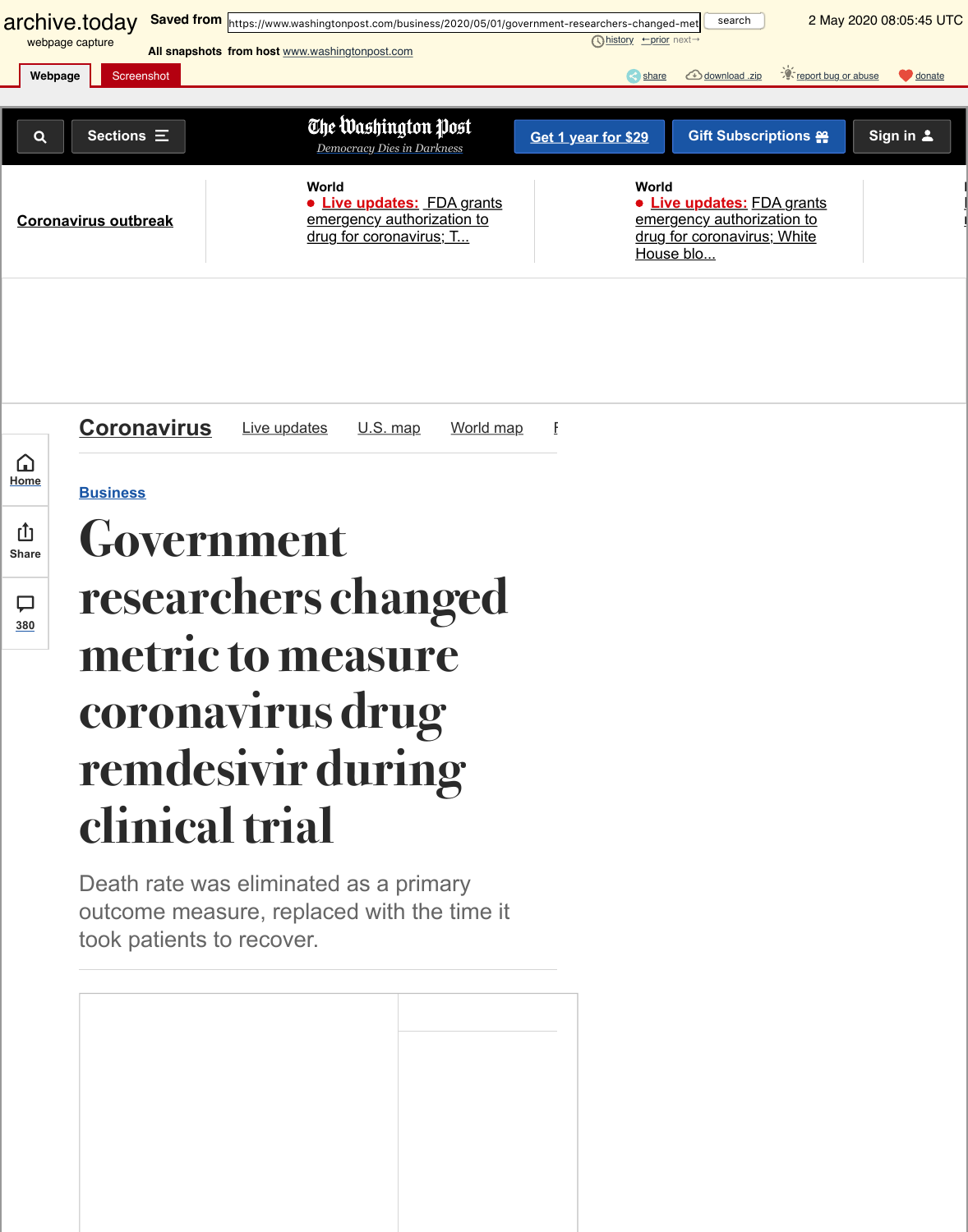metric for measuring the success of Gilead's experimental drug remdesivir as a coronavirus treatment two weeks before Anthony S. Fauci's announcement that the drug would be the new "standard of care."

Instead of counting how many people taking the drug were kept ali[ve on ventilators or](https://archive.is/o/ZGq0e/https://www.washingtonpost.com/people/christopher-rowland/) died, among other measures, the National Institute of Allergy and Infectious Diseases said it would judge the drug primarily on a different outcome: how long it took surviving patients to recover.

Death and othe[r negative](https://archive.is/o/ZGq0e/https://www.washingtonpost.com/health/2020/02/28/what-you-need-know-about-coronavirus/?tid=lk_inline_manual_2&itid=lk_inline_manual_2) outcomes were moved to secondary measure status: They would still be tracked, but they would no longer be the key

**Most Read Business**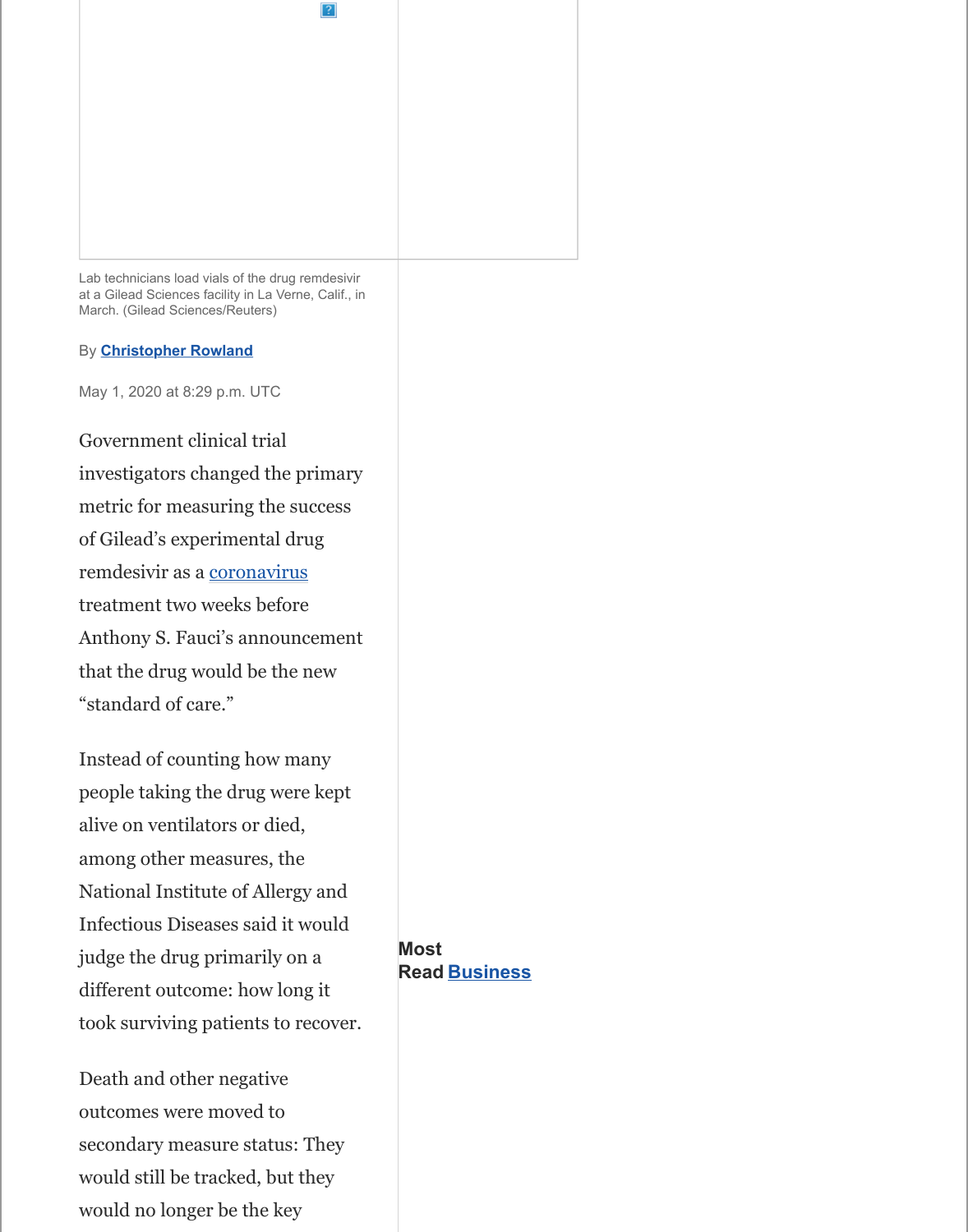The change reflects evolving scientific understanding of the [fast-moving natu](https://archive.is/o/ZGq0e/https://clinicaltrials.gov/ct2/show/NCT04280705?term=remdesivir&draw=2&rank=9)re of the virus and uncertainties around how the lethal effects reveal themselves in patients, said NIAID, Gilead, and outside specialists. But the change also adds weight to the assessment of government and medical researchers that remdesivir is not a knockout drug that will change the trajectory of the coronavirus pandemic.

On Friday, as expected, the Food and Drug Administration approved an emergency use [authorization for the](https://archive.is/o/ZGq0e/https://www.washingtonpost.com/graphics/2020/world/corona-simulator/?tid=lk_inline_manual_7&itid=lk_inline_manual_7) drug that

|   | fumes                                       |                |
|---|---------------------------------------------|----------------|
| 3 | <b>IRS tells</b><br><u>parents</u><br>still | $\overline{?}$ |
|   | waiting for                                 |                |
|   | their \$500                                 |                |
|   | stimulus<br>child benefit                   |                |
|   | <u>it won't</u>                             |                |
|   | arrive until                                |                |
|   | <u>next year</u>                            |                |
|   |                                             |                |
|   |                                             | ?              |
|   | Republican-                                 |                |
|   | led states                                  |                |
|   | signal they                                 |                |
|   | could strip                                 |                |
|   | workers'                                    |                |
|   | unemployment                                |                |
|   | benefits if                                 |                |
|   | they don't<br>return to                     |                |
|   | work,                                       |                |
|   | <u>sparking</u>                             |                |
|   | fresh safety                                |                |

fears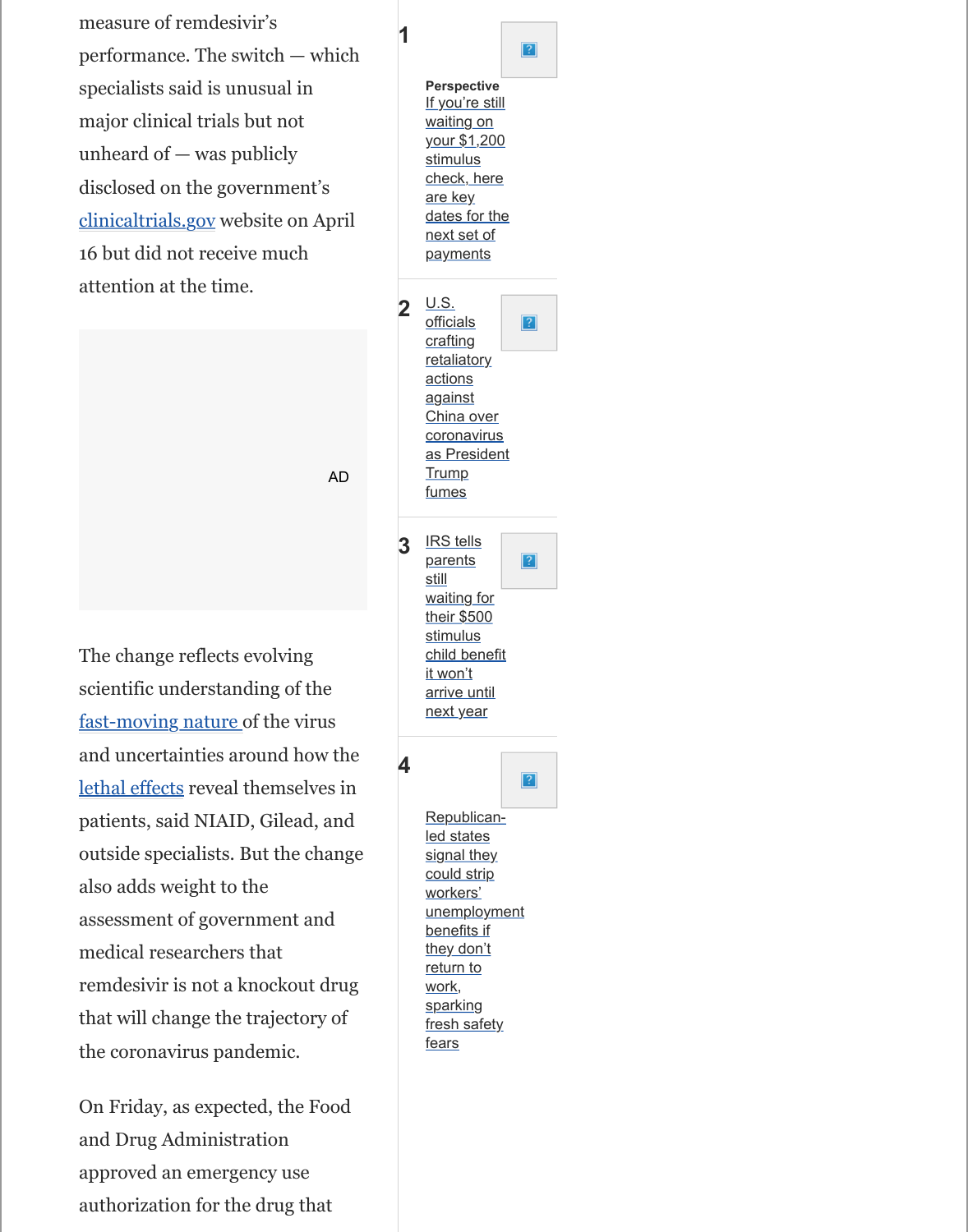#### **newsletter**

Receive the most important pandemic developments i[n your](https://archive.is/o/ZGq0e/https://www.washingtonpost.com/business/2020/05/01/irs-sent-1200-rich-woman-who-doesnt-need-it-also-shes-british-lives-london/?tid=mr_business_5&itid=mr_business_5) inbox every day. All stories linked in the newsletter are free to access.

Enter your email ac

#### **Sign up**

By signing up you agree to our Terms of Use and Privacy Policy

"The data shows that remdesivir has a clear-cut, significant, positive effect in diminishing the time to recovery,'' Fauci said as he sat in an Oval Office meeting with President Trump and other members of the president's coronavirus task force. "It's highly significant.''

*[Sign up for our Coronavirus*

*Updates newsletter to track the*

*newsletter are free to access.]*

*outbreak. All stories linked in the*

The difference in death rate, one [of the original primary measures,](https://archive.is/o/ZGq0e/https://subscribe.washingtonpost.com/newsletters/%23/bundle/health?method=SURL&location=ART_IS&tid=lk_interstitial_manual_12&itid=lk_interstitial_manual_12)

| n Podcast           |  |  |  |  |  |
|---------------------|--|--|--|--|--|
| <b>Post Reports</b> |  |  |  |  |  |
| The                 |  |  |  |  |  |
|                     |  |  |  |  |  |

Washington Post's daily podcast: unparalleled reports, expert insight, clear analysis. For your ears.

**Add to Apple Podcasts, Google Podcasts**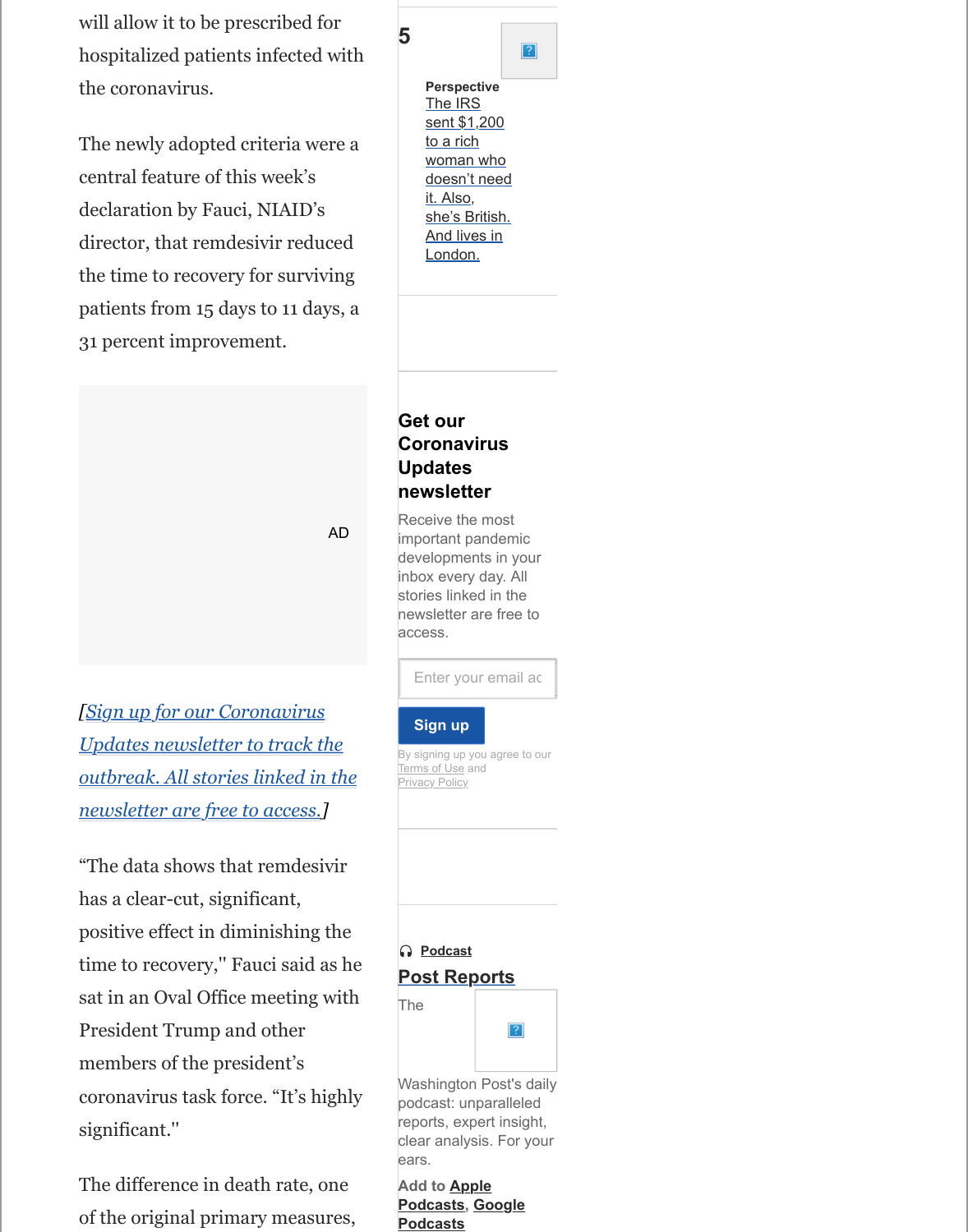was not statistically significant, Fauci said, showing only a marginal reduction from 11 percent in patients given a placebo to 8 percent in patients given remdesivir. Full release of the trial results would be made soon, Fauci said.

Some medical research specialists questioned the change in the primary outcome measure of the trial, which had 1,063 patients.

"I think that they thought they weren't going to win, and they wanted to change it to something they could win on,'' said Steven Nissen, a Cleveland Clinic cardiologist and expert clinical investigator who has led numerous drug trials. "I prefer the original outcome. It's harder. It's a more meaningful endpoint.

"Getting out of the hospital early is useful,'' he said, "but it's not a game-changer.''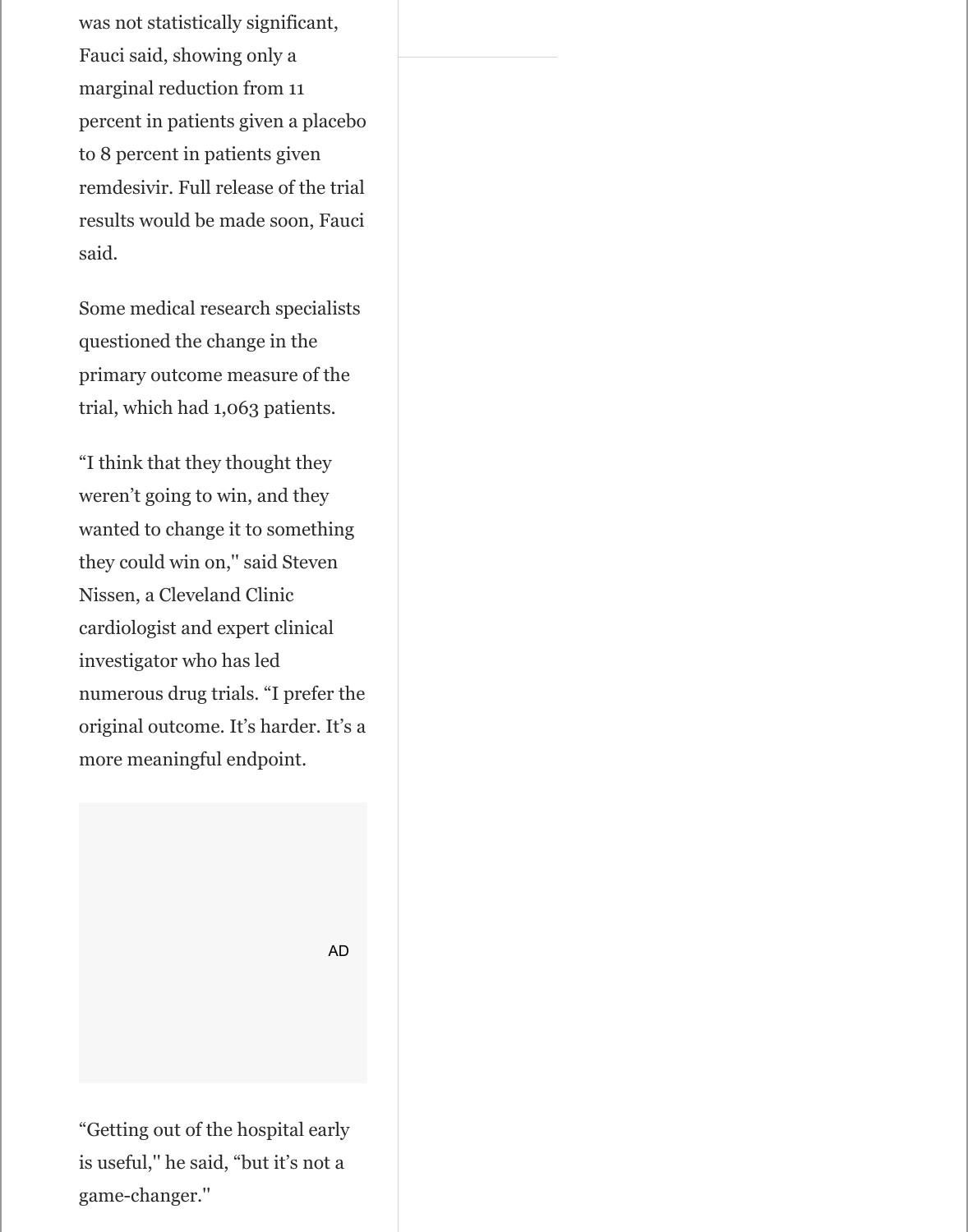phase of the trial so they could access the drug.

When the trial began on Feb. 21, it was designed to focus on collecting eight patient outcomes, to be measured on the 15th day after treatment. The list of outcomes was similar to guidance the World Health Organization issued in February for coronavirus clinical trials.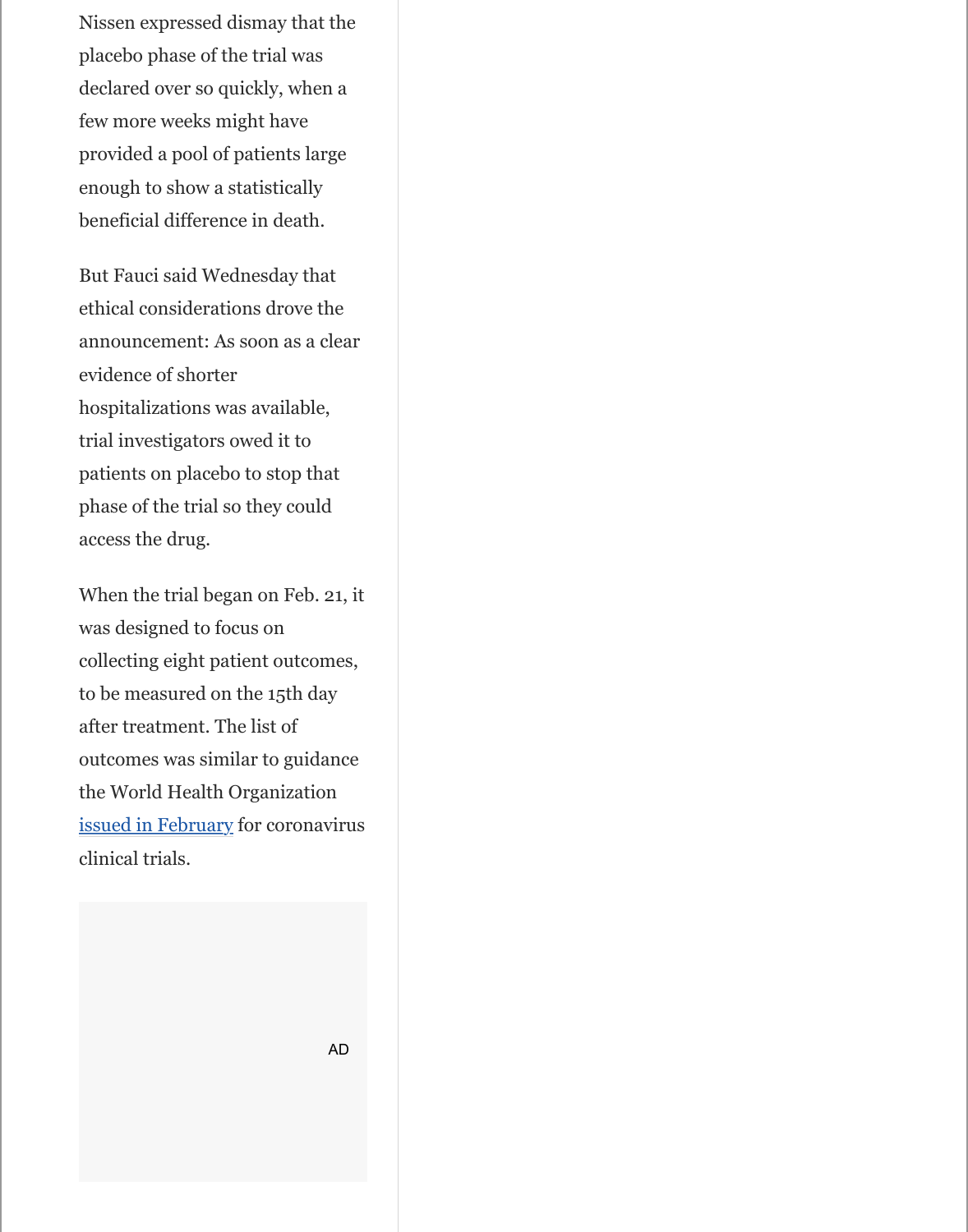The original NIAID trial list started with death, followed by five categories of hospitalized patients: on ventilator or ECMO machine (which oxygenates blood outside the body); on high-flow oxygen therapy; on basic supplemental oxygen; not requiring oxygen but requiring ongoing care; not requiring care. The final two categories covered patients released from the hospital.

NIAID said in response to questions Thursday that it made the switch eight weeks later to the more limited measure of "time to recovery'' based on modeling that took into account new information about the course of the disease. The initial measurement period of two weeks, it said, was deemed to be too short as scientists learned more about the lengthy time patients could be seriously ill with

covid-19, NIAID said.

"Little was known regarding the natural course of covid-19 when the trial was initially designed, and the initial endpoint chosen specified a single timepoint for evaluation, namely day 14," the institute said. "However, with the growing knowledge during the epidemic, we learned that covid-19 had a more protracted course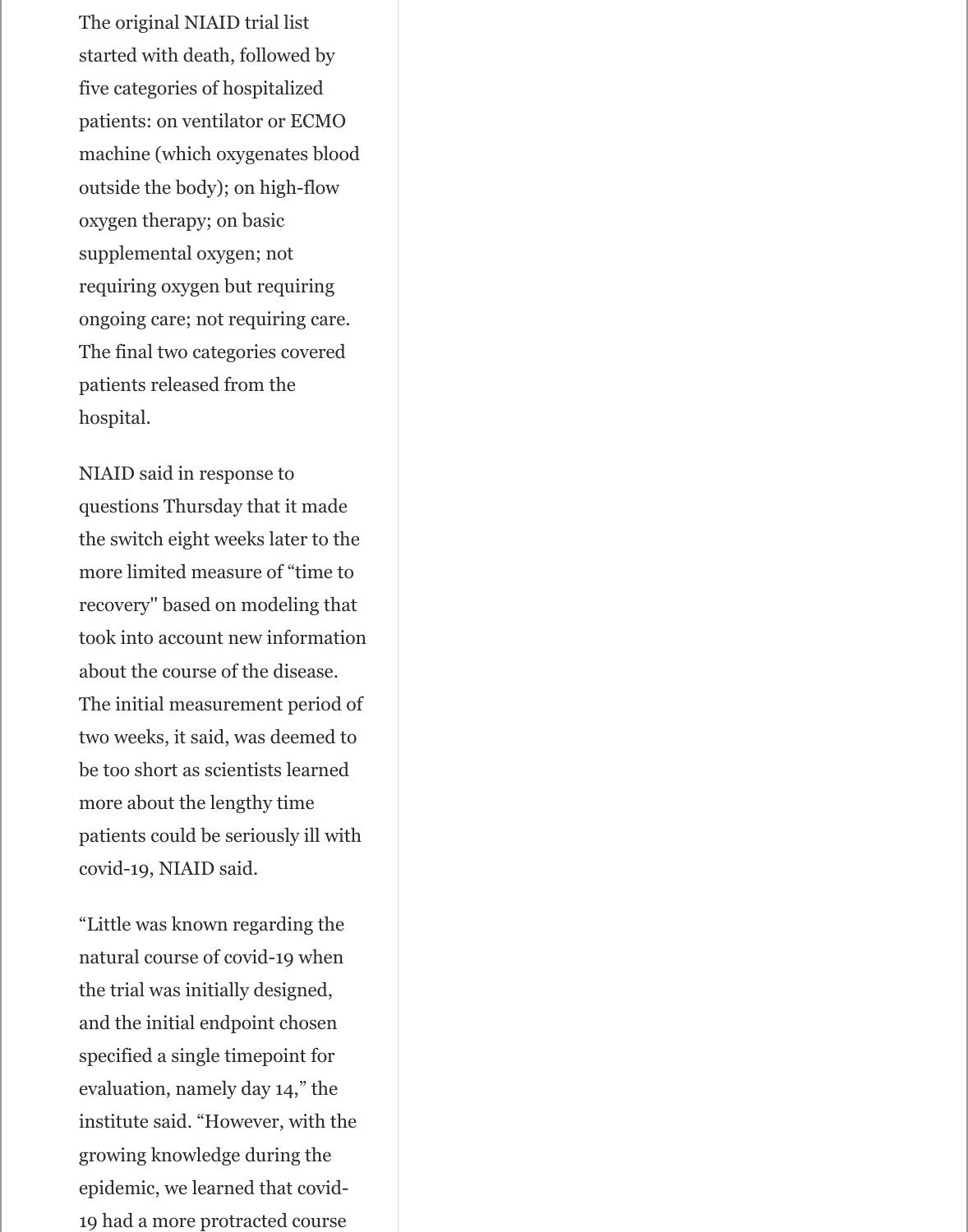assessment, which revealed that meaningful treatment effects could be missed with that primary endpoint,'' NIAID said. "Time to recovery avoids this issue, and the change in primary endpoint seemed appropriate given the evolving clinical data.''

Government researchers who decided to make the switch in outcome measure did not have access to clinical data, NIAID added.

*[Stock markets hunger for a coronavirus treatment. But don't expect a magic bullet]*

Gilead did not respond to a question about whether it had input on the decision to change the endpoint.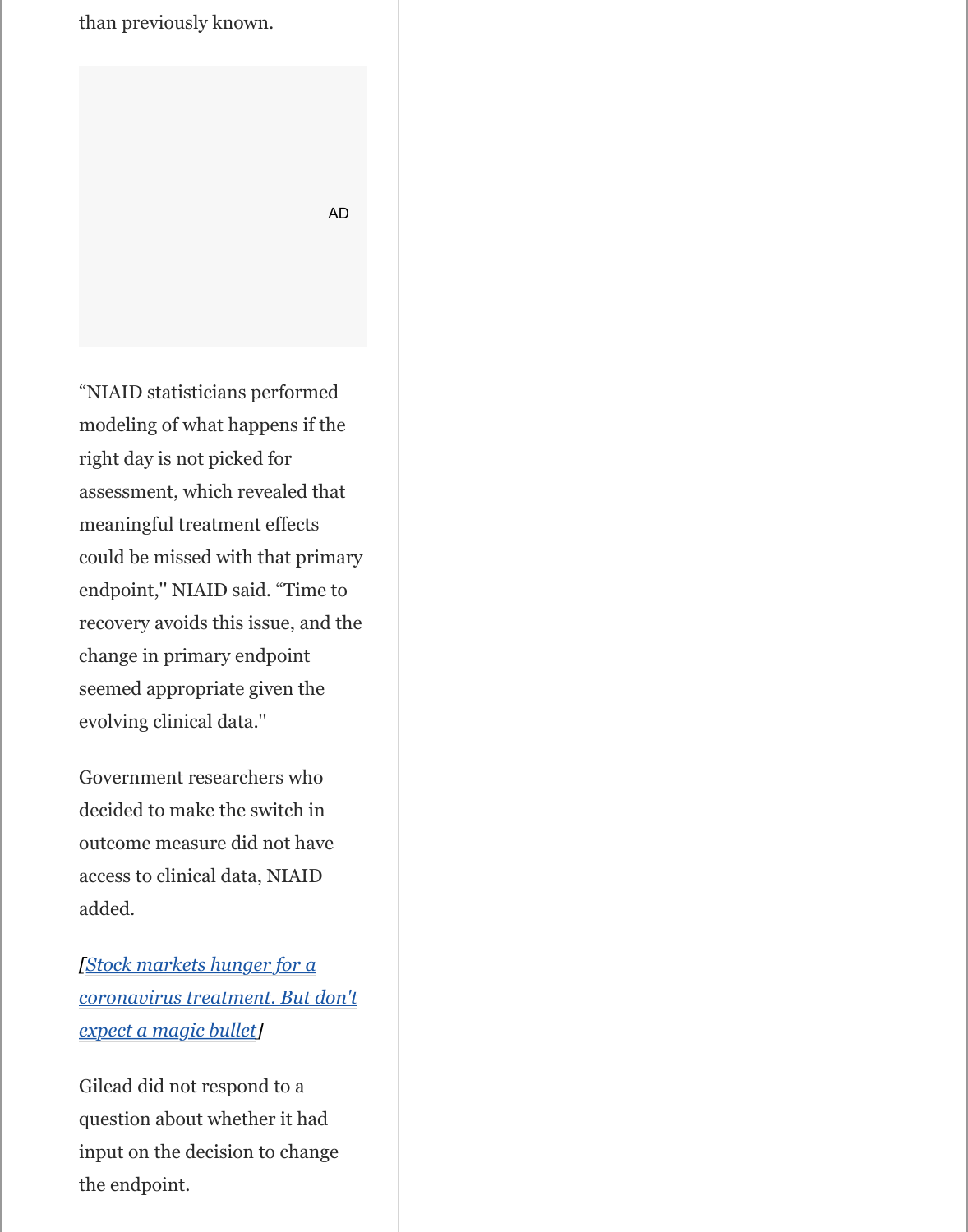"NIAID changed the primary endpoint while the study was blinded,'' Gilead spokesman Ryan McKeel said in an email, a decision he said was "based on continuing discussions and evolving understanding of the disease.'' He added that it is important to note that death, ventilation and other measures are included in the list of the trial's secondary outcome measures "and will be reported when the data are published."

An exact timetable for publication

of the results has not been disclosed. In the absence of any other treatment for coronavirus, Fauci declared that remdesivir would become the standard of care for certain hospitalized patients. Clinicians are eagerly awaiting more data from the trial so they will know which patients stand to benefit the most.

Fauci's announcement coincided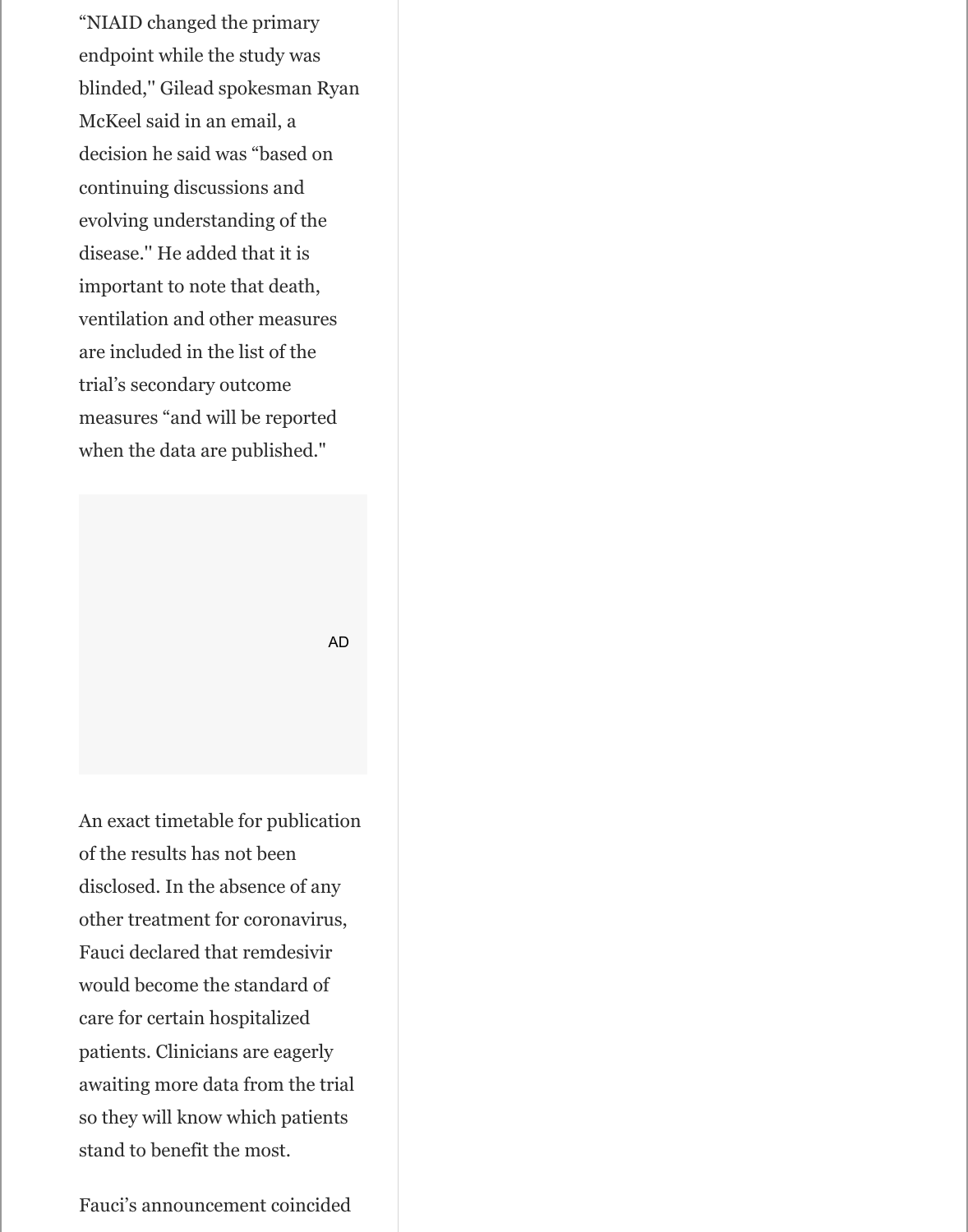with more negative results for remdesivir published in the medical journal The Lancet; that trial, a Chinese study that was stopped early because it did not recruit enough patients, showed no benefit of remdesivir over placebo, and also no benefit in survival.

Some experts in clinical trials raised questions about the change in outcome measures.

"It raises a lot of flags, and it requires a lot of answers," Walid F. Gellad, a professor of health policy and management at the University of Pittsburgh's Department of Medicine, said in an interview, "especially when people start saying it's become the standard of care, and all we saw was a news release in a trial with an outcome that was changed two weeks ago. It really is striking.''

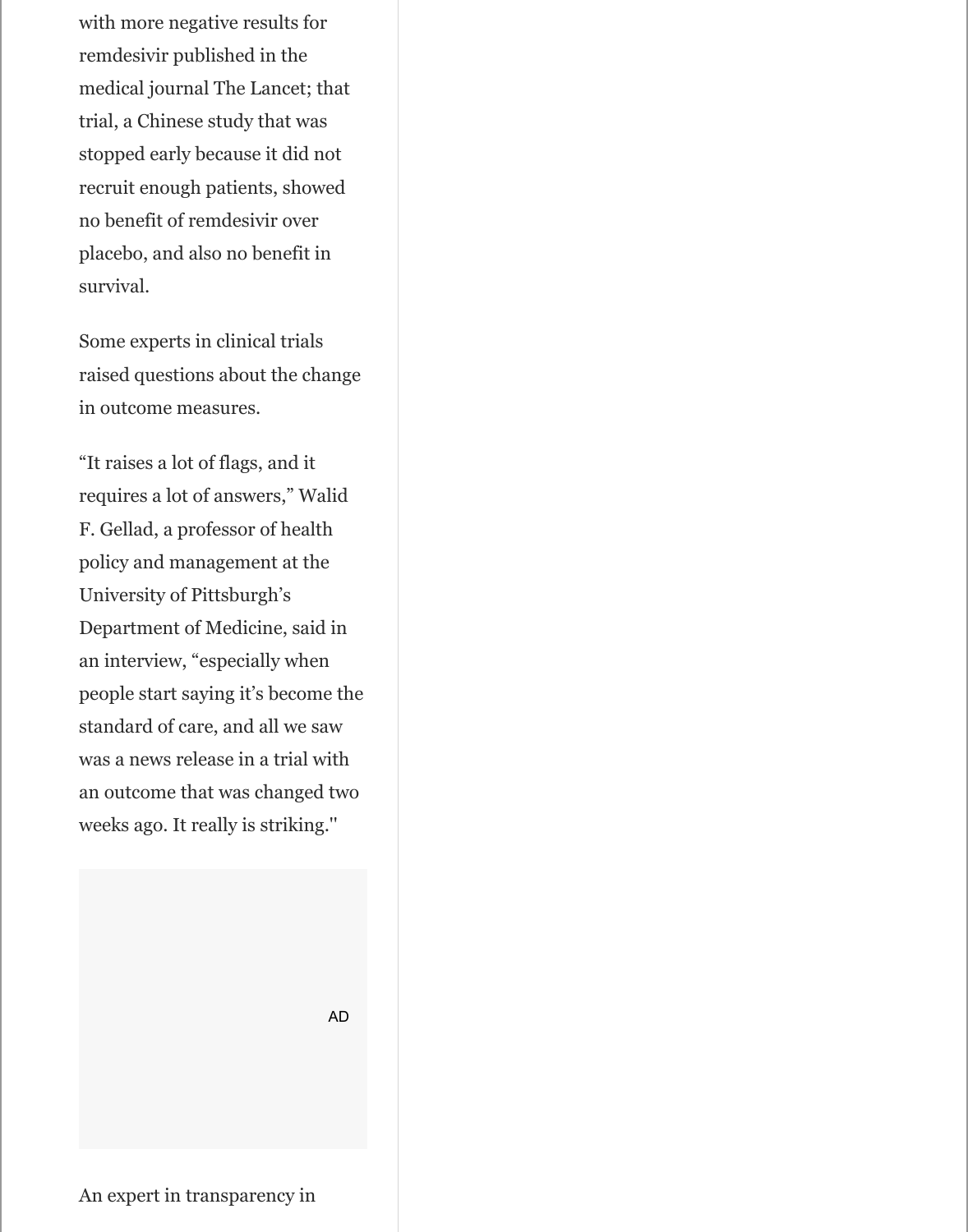academic journals.

"It's extremely worrying that those very important outcomes were dropped from the primary outcome,'' Drysdale said in an interview. Asked to assess NIAID's statement issued to reporters on Thursday, Drysdale said, "Whenever I see an explanation like this, when an outcome-switching has happened, that's fine, but you were not open [about this whe](https://archive.is/o/ZGq0e/https://trialsjournal.biomedcentral.com/articles/10.1186/s13063-019-3173-2)n you reported your quote-unquote exciting results."

But a strong degree of transparency about the change, combined with NIAID's assurances that trial leaders did not know trial results when they switched the outcome, should settle any lingering questions, experts agreed.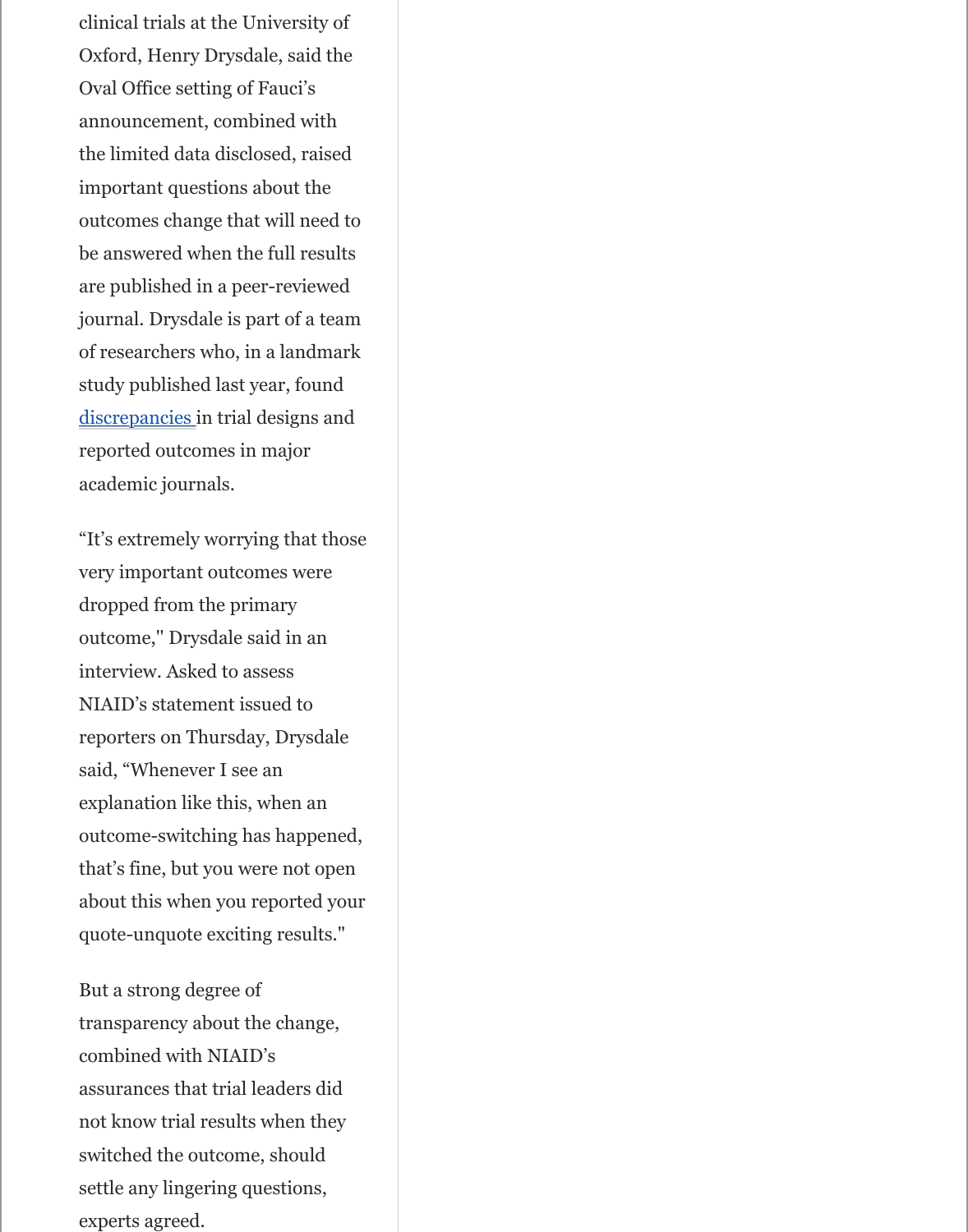roughly 95 people died in both arms of the trial. That combined number may have led investigators to believe they would not have a large enough sample of deaths to be statistically significant, he said.

"If you knew that the number of observations was inadequate to answer the question, and you did not know the breakdown, then shifting the endpoint is not a problem," Packer said.

## **Coronavirus: What you need to read**

Updated May 1, 2020

The Washington Post is providing some coronavirus coverage free, including:

### **Live updates:** The latest in

the U.S. and abroad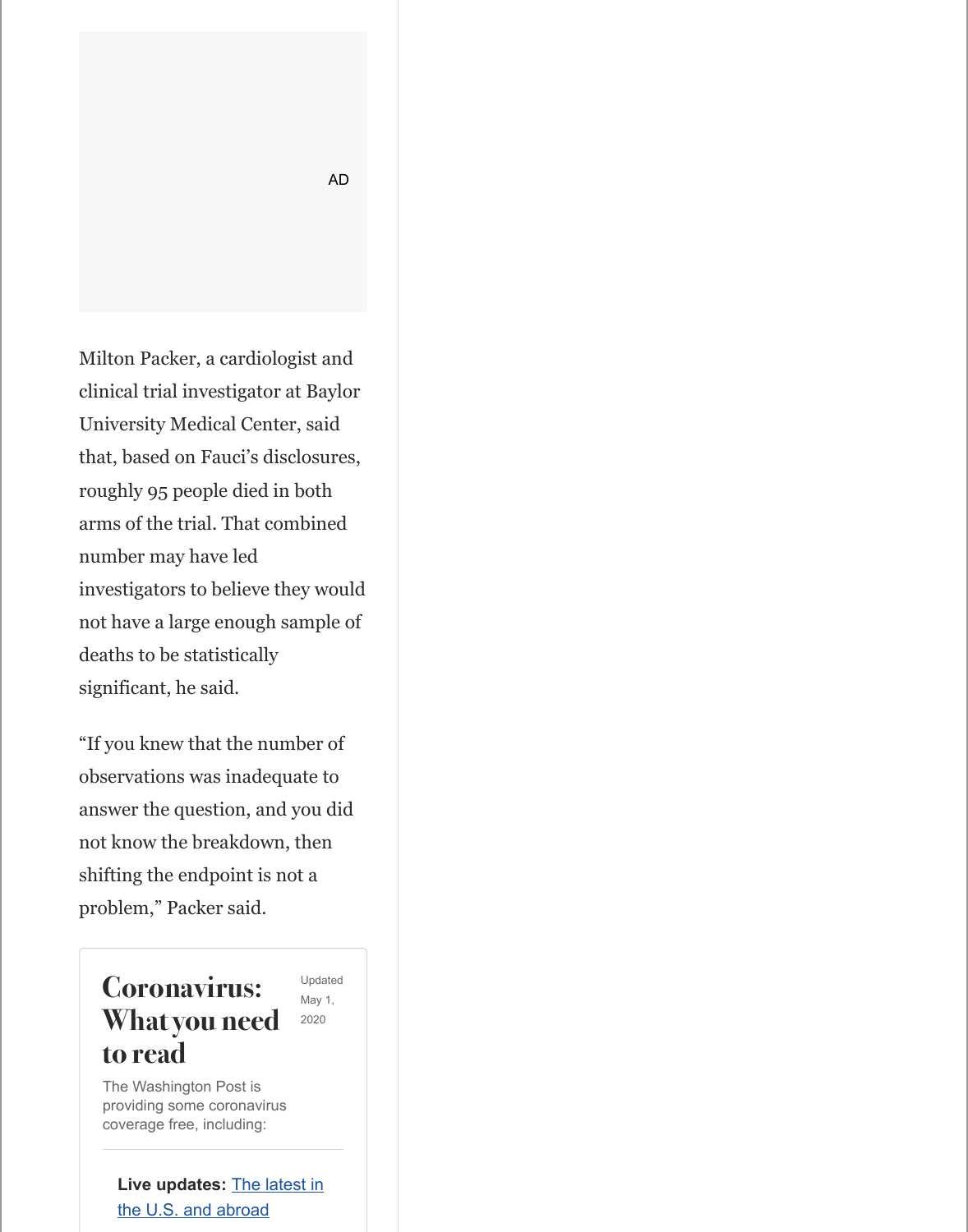### **Remembering the victims:**

[Stories of Americans who](https://archive.is/o/ZGq0e/https://www.washingtonpost.com/graphics/2020/national/coronavirus-us-cases-deaths/?itid=lb_coronavirus-what-you-need-to-read_2) [have died | A memorial for](https://archive.is/o/ZGq0e/https://www.washingtonpost.com/world/2020/01/22/mapping-spread-new-coronavirus/?arc404=true&itid=lb_coronavirus-what-you-need-to-read_3) those lost to covid-19

### **[380 Comments](https://archive.is/o/ZGq0e/https://www.washingtonpost.com/business/2020/04/17/your-money-pandemic/?itid=lb_coronavirus-what-you-need-to-read_6)**



### **[Christopher Row](https://archive.is/o/ZGq0e/https://subscribe.washingtonpost.com/newsletters/%23/bundle/health?method=SURL&location=ART&itid=lb_coronavirus-what-you-need-to-read_9)land**

Chris Rowland joined The Washington Post business team in 2018 after serving as [the Washington](https://archive.is/o/ZGq0e/https://www.washingtonpost.com/nation/2020/03/21/how-you-can-help-during-coronavirus/?arc404=true&itid=lb_coronavirus-what-you-need-to-read_10) bureau chief for the B[oston Glo](https://archive.is/o/ZGq0e/https://www.washingtonpost.com/health/2020/03/11/coronavirus-seniors-help/?itid=lb_coronavirus-what-you-need-to-read_11)be, leading [coverage](https://archive.is/o/ZGq0e/https://www.washingtonpost.com/news/voraciously/wp/2020/03/18/gift-cards-merchandise-and-to-go-orders-heres-how-restaurants-say-customers-should-support-them/?itid=lb_coronavirus-what-you-need-to-read_12) of two presidential [elections and overseeing](https://archive.is/o/ZGq0e/https://www.washingtonpost.com/local/volunteering-and-coronavirus-when-helping-people-could-mean-putting-them-at-risk/2020/03/17/37755f04-6864-11ea-b313-df458622c2cc_story.html?itid=lb_coronavirus-what-you-need-to-read_13) political enterprise reporting. He previously covered health care for the Globe in Boston. [Follow](https://archive.is/o/ZGq0e/https://www.washingtonpost.com/health/2020/04/24/coronavirus-dead-victims-stories/?arc404=true&itid=lb_coronavirus-what-you-need-to-read_14) **y** 

### **Mor[e from The Post](https://archive.is/o/ZGq0e/https://www.washingtonpost.com/graphics/2020/national/reader-memorial-coronavirus-victims/?itid=lb_coronavirus-what-you-need-to-read_15)**

### **#AskTheAG: Barr is taking Twitter questions on coronavirus issues, and it's g[etting ugly](#page-15-0)**

The Justice Department got more than it might have bargained for.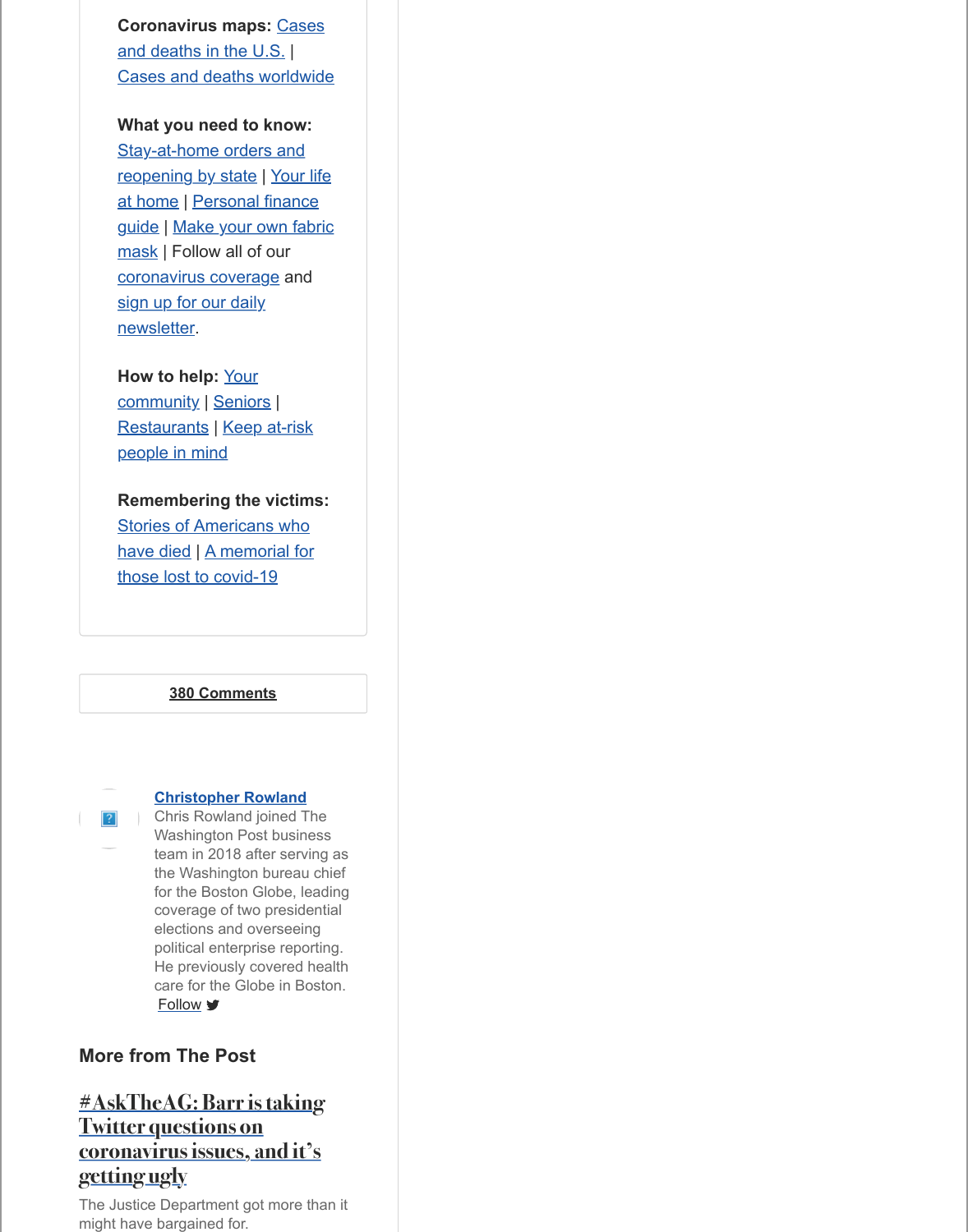### **[North Korean leader Kim Jong](https://archive.is/o/ZGq0e/https://www.washingtonpost.com/nation/2020/04/30/barr-coronavirus-twitter-questions/?tid=pr_hybrid_experimentrandom_with_top_mostshared_1_na-ans_1&itid=pr_hybrid_experimentrandom_with_top_mostshared_1_na-ans_1) Un makes public appearance, state media says**

Kim has not been seen in public for three weeks, touching off speculation he might have died or fallen ill.



### **Justice Dept. scrutinizes White [House-connected doctor linked](https://archive.is/o/ZGq0e/https://www.washingtonpost.com/world/asia_pacific/north-korean-leader-kim-jong-un-makes-public-appearance-state-media-says/2020/05/01/f9c8a830-8bf1-11ea-80df-d24b35a568ae_story.html?tid=pr_hybrid_experimentrandom_with_top_mostshared_2_na-ans_2&itid=pr_hybrid_experimentrandom_with_top_mostshared_2_na-ans_2) to disputed coronavirus treatment**

Federal prosecutors have requested communications between Vladimir Zelenko and commentator Jerome Corsi.

### **Jóvenes con síntomas leves de COVID-19 están muriendo por [accidentes cerebrovasculares](https://archive.is/o/ZGq0e/https://www.washingtonpost.com/politics/vladimir-zev-zelenko-fox-news-trump-hydroxychloroquine-jerome-corsi/2020/04/30/82622456-8af2-11ea-ac8a-fe9b8088e101_story.html?tid=pr_hybrid_experimentrandom_with_top_mostshared_3_na-ans_3&itid=pr_hybrid_experimentrandom_with_top_mostshared_3_na-ans_3)**

Se están presentando cada vez más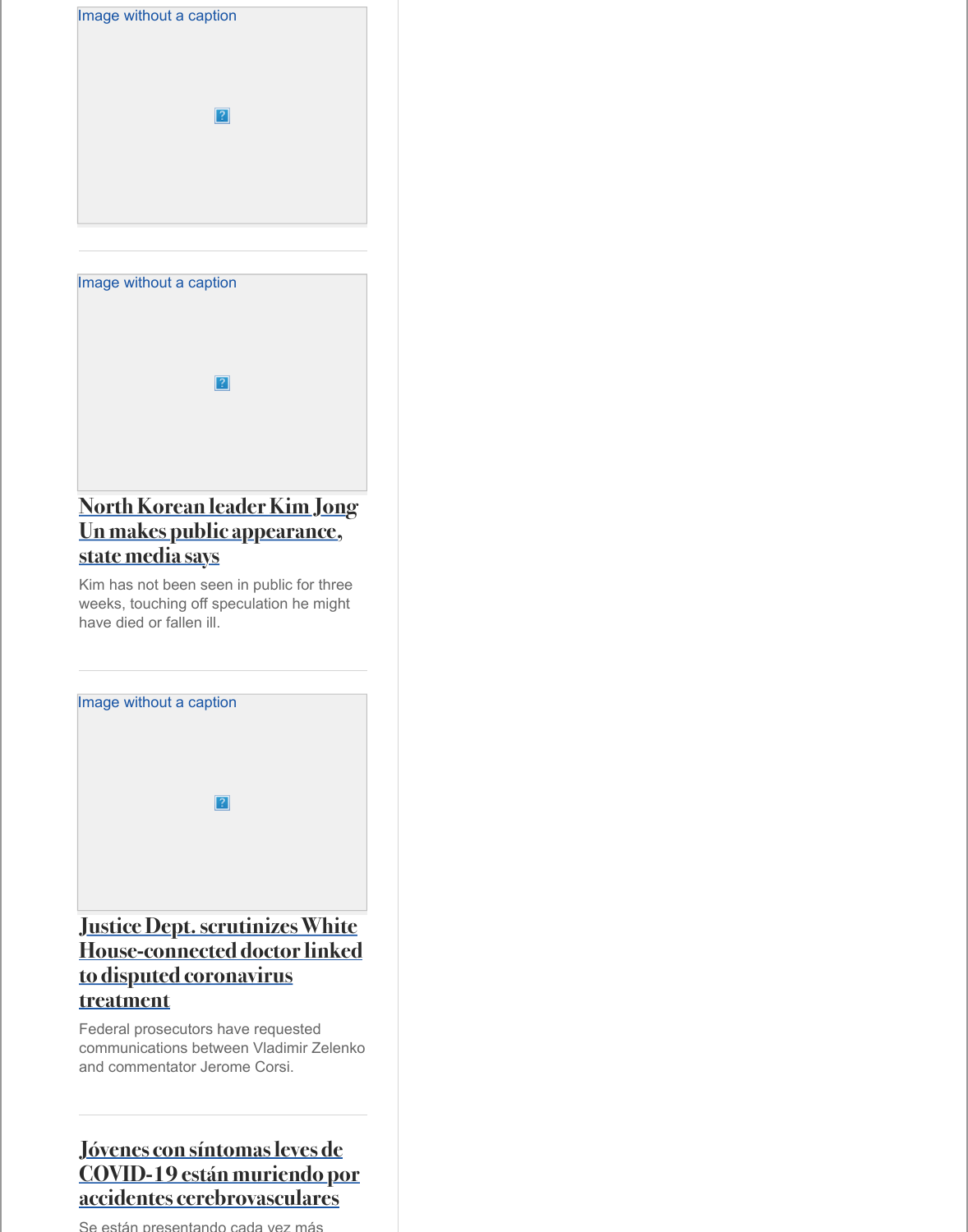### **Opinion**

### **[No, the media isn't fair. It gives](https://archive.is/o/ZGq0e/https://www.washingtonpost.com/es/tablet/2020/04/28/jovenes-con-sntomas-leves-de-covid-19-estn-muriendo-por-accidentes-cerebrovasculares/?tid=pr_hybrid_experimentrandom_with_top_mostshared_4_na-ans_4&itid=pr_hybrid_experimentrandom_with_top_mostshared_4_na-ans_4) Republicans a pass.**

The GOP has gotten good at "working the refs" — and it shows.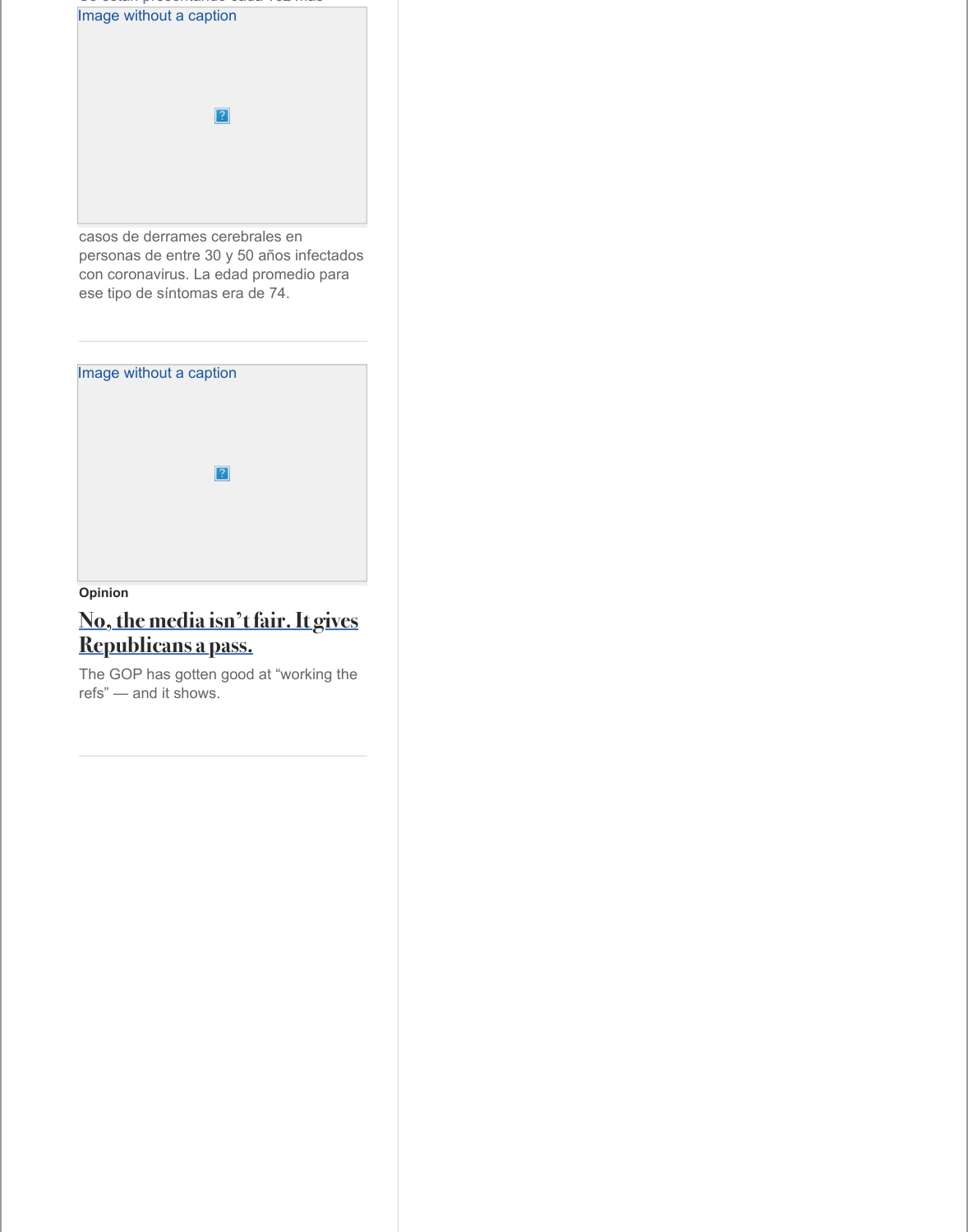

6 hours ago **BobNH**

There is a large and potentially important part of the map that hasn't been explored.

<span id="page-15-0"></span>If remdesivir can accelerate the recovery of patients sick enough to require hospitalization, it is worth exploring the [effect of administering it as s](https://archive.is/o/ZGq0e/https://www.washingtonpost.com/business/2020/05/01/government-researchers-changed-metric-measure-coronavirus-drug-remdesivir-during-clinical-trial/%20https://www.washingtonpost.com/subscribe/signin/?next_url=https://www.washingtonpost.com/business/2020/05/01/government-researchers-changed-metric-measure-coronavirus-drug-remdesivir-during-clinical-trial/)oon as the patient is diagnosed. That would probably take a larger sample to prove the effectiveness but it might save more people.

If you started with 10,000 people who were diagnosed and underwent the current "standard" treatment that didn't include hospitalization, and another 10,000 who were administer[ed remdesivir plus the current "standard"](https://archive.is/o/ZGq0e/https://www.washingtonpost.com/discussions/2020/04/13/community-rules/) treatment, then the number of each group who r[equir](https://archive.is/o/ZGq0e/https://helpcenter.washingtonpost.com/hc/en-us/requests/new?ticket_form_id=114094010092)ed hospitalization and the number of each group who died might provide a statistically significant outcome.

The problem with that approach is that use of remdesivir is authorized only for hospitalized patients. It would also require a lot more remdesivir.

It would be interesting to know of Boris Johnson got remdesivir. He made a pretty quick recovery from ICU to release from hospital and return to work.

Like thumb\_up Reply reply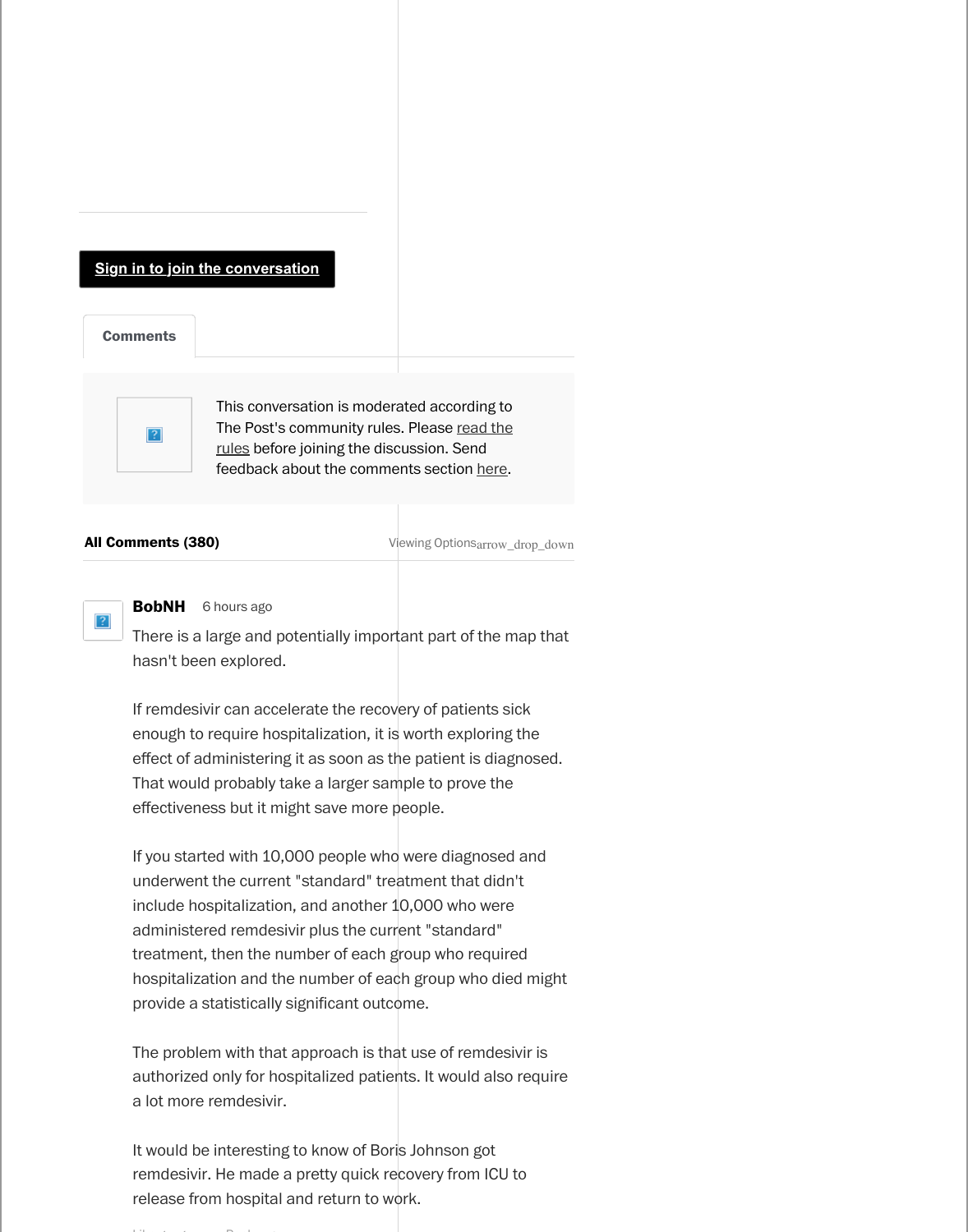```
Like thumb_up
      3
                Reply reply
  Link link Report flag
```


I don't get all these scientists (some relatively young) comparing this drug to AZT in the mid 1980's. It was in pill form and did not require IV administration in a hospital. While it kept some people alive a little longer, many people could not handle the side effects. I would be more excited If they compared this drug to Crixivan (Indinovir) in 1996 which dramatically decreased HIV viral load in infected patients.

Like thumb\_up Reply reply Link link Report flag



**nuanced** 6 hours ago

```
Like thumb_up
Reply reply
     1
  Link link Report flag
```


#### 6 hours ago **freestate410**

Like thumb\_up Reply reply 4 Link link Report flag **Genghis Trump** 7 hours ago R +1 for maximal use of sports metaphors. Like thumb\_up Reply reply Link link Report flag

This drug is a not a game changer or  $a^{\dagger}$  "knockout punch." I'm baffled by Fauci hyping a drug that has so little purpose and function. Gilead's drug will not help you avoid getting infected or getting very sick. It does not relieve specific symptoms. As I understand it, it is administered if a patient is on a ventilator and survives. If so, even if the drug does what Fauci says it does, four days less in the hospital is not high on the immediate needs in fighting C19.

This is going to be another stock pump and dump scam from the Trump crime family. There is a cover-up of results showing more deaths in the higher dose group.

#### 7 hours ago **SineDie**

Moving the goal posts is a red flag requiring a lot of backing and filling by the sources and reporters alike. Reinforces the impression that nothing coming from the federal level is consequential and not just PR.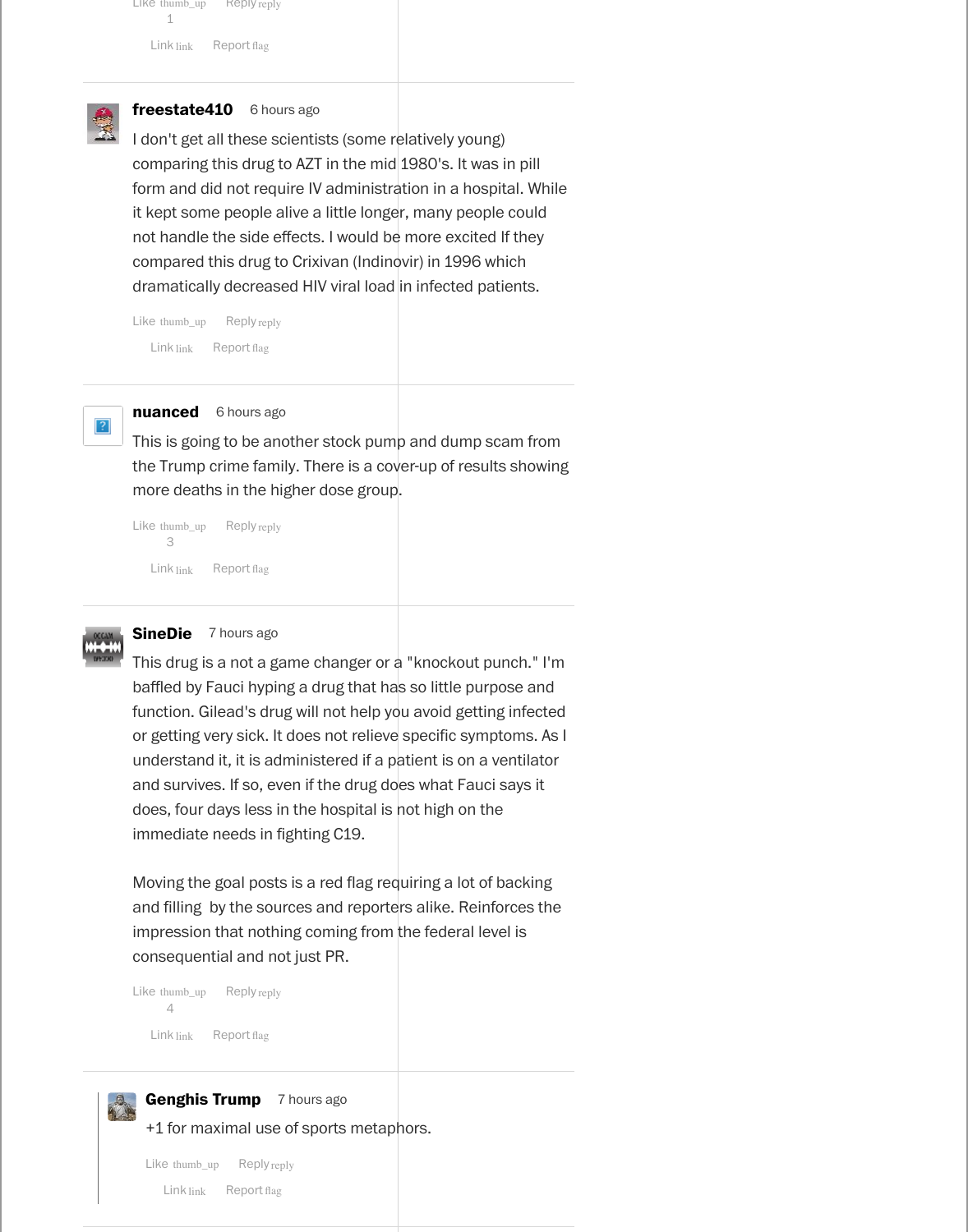#### **Steve Haigh** 6 hours ago

sure, i doubt there is a specific medical definition of "game changer", but statements like that given the limited application of this stuff make you question Fauci a bit

Like thumb\_up Reply reply Link link Report flag



BDQ71 7 hours ago

Instead of counting how many people taking the drug were kept alive on ventilators or died, among other measures, the National Institute of Allergy and Infectious Diseases said it would judge the drug primarily on a different outcome: how long it took surviving patients to recover.

Whoever thought that the "First, do no harm" doctors would be so frightened and cowed by the impeached president?

```
Like thumb_up
      3
                Reply reply
   Link link Report flag
```


### **Genghis Trump** 7 hours ago

How much political pressure was placed on Dr. Fauci and National Institute of Allergy and Infectious Diseases to change the rules? and to give the carnival barker something about which he could brag, boast, and bluster?

"How much political pressure was placed on Dr. Fauci"

About four lbs per square inch. Next question.

| Like thumb_up | Reply reply |
|---------------|-------------|
|---------------|-------------|

Link link Report flag



### **BlackHawk7** 7 hours ago (Edited)

If you know the scientific method applied to clinical trials, this is a violation of the study. The critical variable(s) must be established prior to data analysis. If they changed their outcome variables then the study is invalid. Those 'p's' mean little.

Like thumb\_up 4 Reply reply Link link Report flag **Genghis Trump** 7 hours ago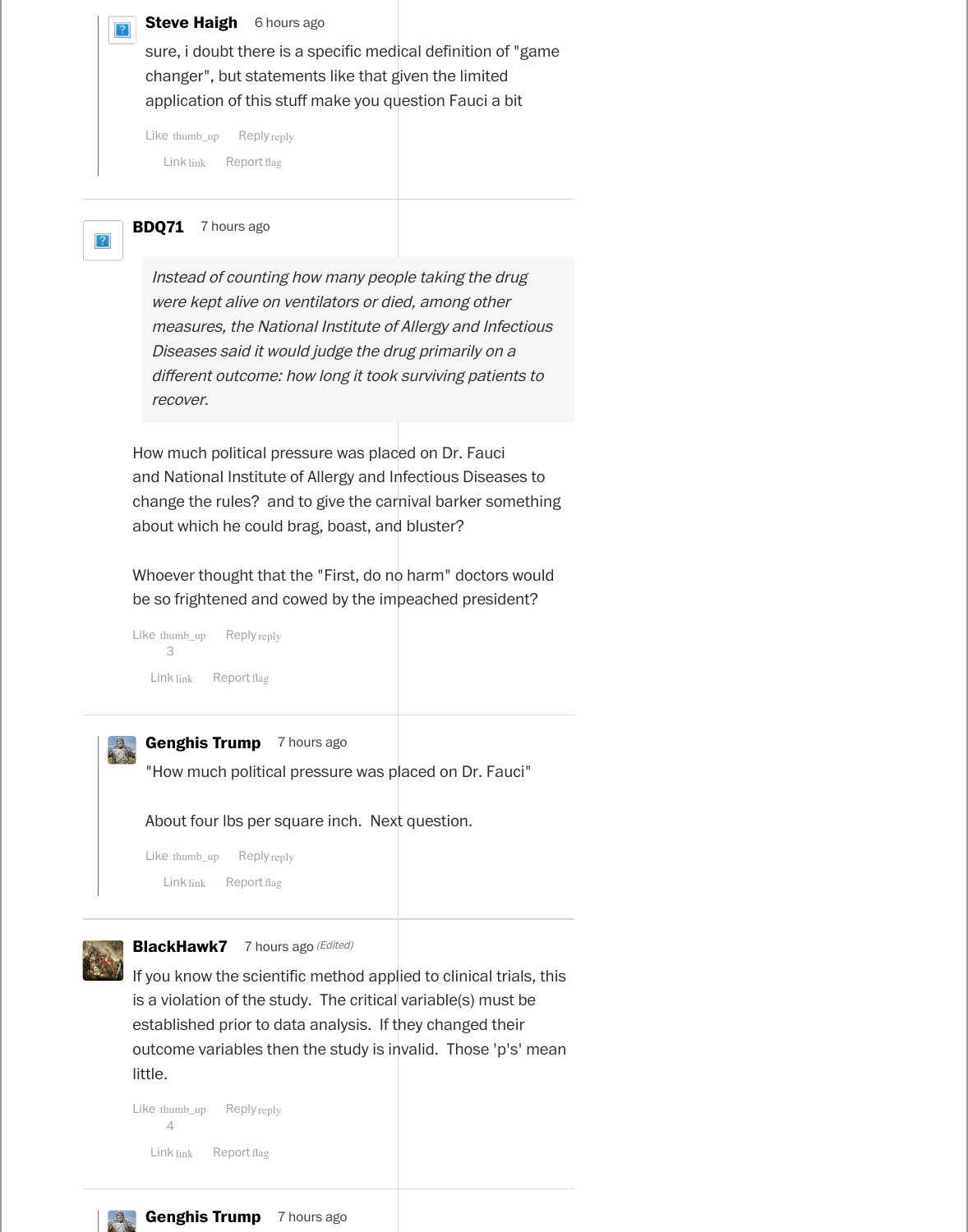Relax. They didn't actually "change" them, they are just emphasizing the secondary metric, and the first has, unfortunately, not produced the results hoped for.

Saying that the "study is invalid" because of this proves beyond any doubt that you haven't the slightest clue about "science".

Like thumb\_up Reply reply

Link link Report flag



Barrell L

| Like thumb $up$ | Reply reply               |
|-----------------|---------------------------|
|                 |                           |
|                 | $Link$ $line$ Report flag |

Who changed the outcome measures midway? Was it statisticians and investigators with Gilead, who stands to make a lot of money off this? What is Fauci's financial relationship with Gilead?

So it doesn't matter if more people die on the drug because that metric was eliminated? You call that science? Get a clue.

Like thumb\_up Reply reply Link link Report flag



**EVE2** 7 hours ago (Edited)

6 hours ago **nuanced**

You are absolutely correct.



Wonder if the study was double blinded?

| Like thumb_up Reply reply<br>3<br>$Link$ $line$ Report flag                                                                                      |  |
|--------------------------------------------------------------------------------------------------------------------------------------------------|--|
| <b>EVE2</b> 7 hours ago<br>$\left  \cdot \right\rangle$<br>Yep. Somethin' stinks.                                                                |  |
| Like thumb_up Reply reply<br>$\overline{2}$<br>$Link$ $line$ Report flag                                                                         |  |
| <b>Genghis Trump</b> 7 hours ago (Edited)<br>It's not midway, fool; the data gathering part of this study is<br>over, at least this phase of it. |  |

Like thumb\_up Reply reply